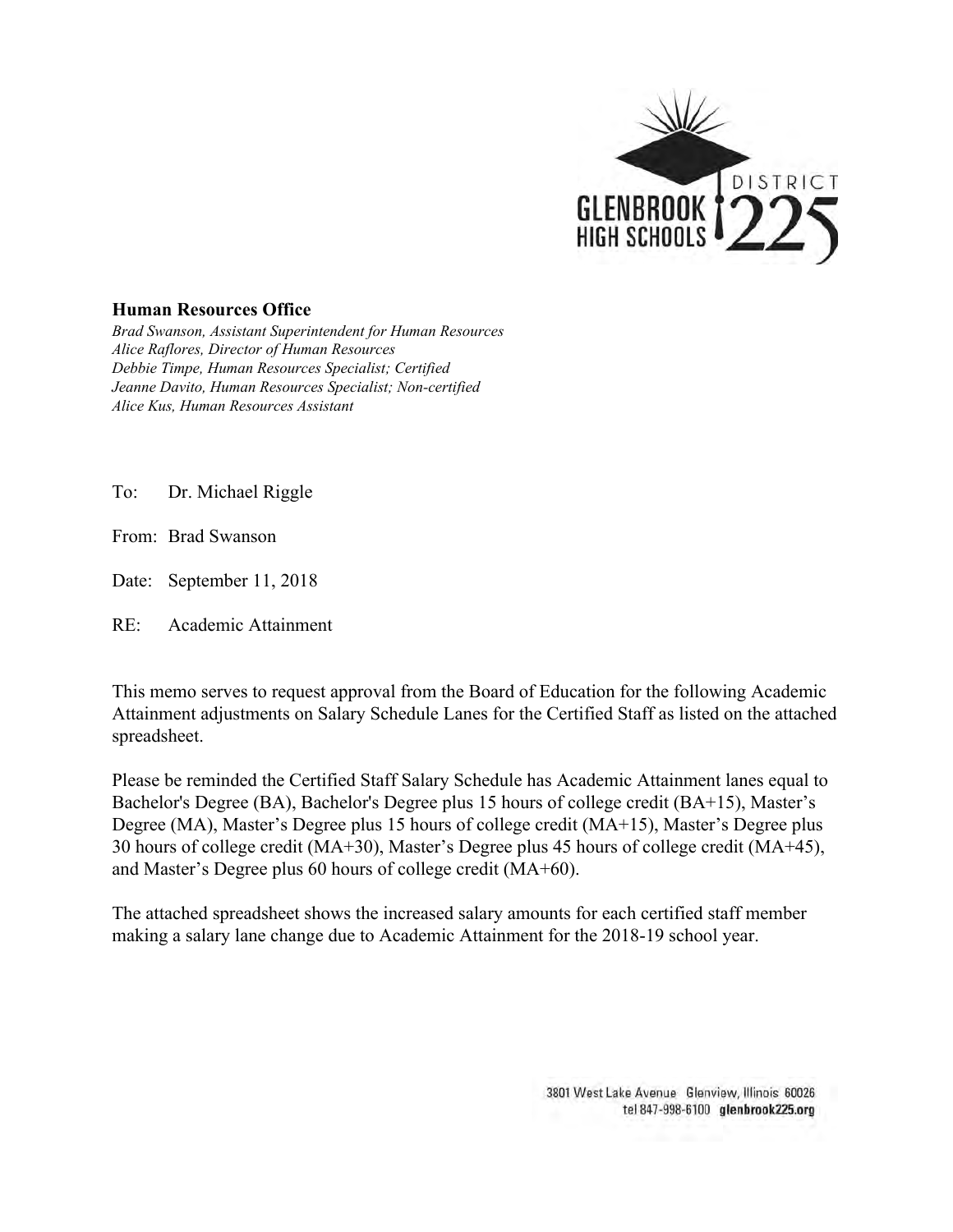| <b>Academic Attainment - Board of Education Meeting - September 11, 2018</b> |                                                                                                                                                                                      |                   |                               |                                                                         |                                                                                       |                                                                                                                           |                          |                          |    |                 |  |
|------------------------------------------------------------------------------|--------------------------------------------------------------------------------------------------------------------------------------------------------------------------------------|-------------------|-------------------------------|-------------------------------------------------------------------------|---------------------------------------------------------------------------------------|---------------------------------------------------------------------------------------------------------------------------|--------------------------|--------------------------|----|-----------------|--|
|                                                                              |                                                                                                                                                                                      |                   |                               |                                                                         |                                                                                       |                                                                                                                           | Original                 |                          |    |                 |  |
| School                                                                       | <b>First Name</b>                                                                                                                                                                    | <b>Last Name</b>  | Department                    | <b>Position</b>                                                         | <b>Original Step</b>                                                                  | <b>New Step</b>                                                                                                           | <b>Salary</b>            | <b>New Salary</b>        |    | <b>Increase</b> |  |
| <b>GBS</b>                                                                   | Elizabeth                                                                                                                                                                            | <b>Daugherty</b>  | <b>Mathematics Teacher</b>    |                                                                         | $MA+30$ , step 0                                                                      | $MA+45$ , step O                                                                                                          | \$94,528.00              | \$97,091.00              | \$ | 2,563.00        |  |
|                                                                              | Completed a collection of courses including Getting Started with Computer Coding from Dominican University<br>Student Svs S-L Pathologist MA+15, step Z3 MA+30, step Z3 \$119,572.00 |                   |                               |                                                                         |                                                                                       |                                                                                                                           |                          |                          |    |                 |  |
| <b>GBS</b>                                                                   | Amy                                                                                                                                                                                  | Hague             |                               |                                                                         |                                                                                       |                                                                                                                           |                          | \$122,282.00             | \$ | 2,710.00        |  |
|                                                                              |                                                                                                                                                                                      |                   |                               | Completed an MA in School Leadership at Northestern Illinois University |                                                                                       |                                                                                                                           |                          |                          |    |                 |  |
| <b>GBS</b>                                                                   | Michael                                                                                                                                                                              | LeDuc             | <b>Science</b>                | <b>Teacher</b>                                                          | $BA+15$ , step F                                                                      | MA, step F                                                                                                                | \$68,583.00              | \$75,765.00              | -S | 7,182.00        |  |
|                                                                              | Completed a collection of courses including Teaching AP Environmental Science at the University of Hartford                                                                          |                   |                               |                                                                         |                                                                                       |                                                                                                                           |                          |                          |    |                 |  |
| <b>GBN</b>                                                                   | Amy                                                                                                                                                                                  | Ludolph           | <b>Science</b>                | <b>Teacher</b>                                                          |                                                                                       | $MA+15$ , step W $MA+30$ , step W                                                                                         | \$108,301.00             | \$110,755.00             | \$ | 2,454.00        |  |
|                                                                              | Completed a collection of courses including Teaching Scientific Argumentation and Critical Thinking at Greenville College                                                            |                   |                               |                                                                         |                                                                                       |                                                                                                                           |                          |                          |    |                 |  |
| <b>GBN</b>                                                                   | Rhoda                                                                                                                                                                                |                   | McInerney Mathematics Teacher |                                                                         |                                                                                       | MA+30, step Z7 MA+45, step Z7 \$132,362.00                                                                                |                          | \$135,950.00             | \$ | 3,588.00        |  |
|                                                                              | Completed a collection of courses including Incorporating Mindfulness from Augustana University                                                                                      |                   |                               |                                                                         |                                                                                       |                                                                                                                           |                          |                          |    |                 |  |
| <b>GBS</b>                                                                   | Patricia                                                                                                                                                                             | <b>Moulakelis</b> | PE/HE/DE                      | <b>Teacher</b>                                                          | MA, step Z7                                                                           | $MA+15$ , step Z7                                                                                                         | \$126,788.00             | \$129,429.00             | S  | 2,641.00        |  |
|                                                                              | Completed a collection of courses including Game On! and Teaching Healthy Habits at Greenville College                                                                               |                   |                               |                                                                         |                                                                                       |                                                                                                                           |                          |                          |    |                 |  |
| <b>GBN</b>                                                                   | <b>Bryan</b>                                                                                                                                                                         | <b>Musolf</b>     | <b>Science</b>                | <b>Teacher</b>                                                          | MA+15, step I MA+30, step I                                                           |                                                                                                                           | \$82,078.00              | \$83,938.00              | S  | 1,860.00        |  |
|                                                                              |                                                                                                                                                                                      |                   |                               |                                                                         |                                                                                       | Completed a collection of courses including Teaching Scientific Argumentation and Critical Thinking at Greenville College |                          |                          |    |                 |  |
| <b>GBN</b>                                                                   | Rachel                                                                                                                                                                               | <b>Nabolotny</b>  | <b>Mathematics Teacher</b>    |                                                                         | MA, step K                                                                            | $MA+15$ , stepK                                                                                                           |                          | $$83,652.00 \$85,394.00$ | \$ | 1,742.00        |  |
|                                                                              | Completed a collection of courses including Curbing School Violence and Creating Google Apps from LeVerne University                                                                 |                   |                               |                                                                         |                                                                                       |                                                                                                                           |                          |                          |    |                 |  |
| <b>GBS</b>                                                                   | John                                                                                                                                                                                 | <b>O'Malley</b>   | <b>Mathematics Teacher</b>    |                                                                         |                                                                                       | $MA+15$ , step K $MA+30$ , step K                                                                                         | \$85,394.00              | \$87,329.00              | -S | 1,935.00        |  |
|                                                                              |                                                                                                                                                                                      |                   |                               |                                                                         | Completed a collection of courses including Mindsets Matter from Augustana University |                                                                                                                           |                          |                          |    |                 |  |
| <b>GBS</b>                                                                   | <b>Kelly</b>                                                                                                                                                                         | O'Toole           | <b>Social Studies Teacher</b> |                                                                         | MA+30, step H MA+45, step H                                                           |                                                                                                                           | \$82,293.00              |                          |    | 2,230.00        |  |
|                                                                              | Completed a collection of courses including Special Education Assessment and Special Education Teaching Methods from the University of Phoenix                                       |                   |                               |                                                                         |                                                                                       |                                                                                                                           |                          |                          |    |                 |  |
| <b>GBS</b>                                                                   | Lisa                                                                                                                                                                                 | Pavic             | <b>Science</b>                | <b>Teacher</b>                                                          | MA, step H                                                                            | $MA+15$ , step H                                                                                                          | \$78,826.00              | $$80,469.00$ \ \$        |    | 1,643.00        |  |
|                                                                              | Completed a collection of courses including Animal Grossology from Dominican University                                                                                              |                   |                               |                                                                         |                                                                                       |                                                                                                                           |                          |                          |    |                 |  |
| <b>GBN</b>                                                                   | Amanda                                                                                                                                                                               | <b>Scholz</b>     | English                       | <b>Teacher</b>                                                          | MA+45, step Y MA+60, step Y                                                           |                                                                                                                           | \$94,681.60              | \$97,967.20              | S  | 3,285.60        |  |
|                                                                              | Completed a collection of courses including Terra Foundation American Sources from Aurora University                                                                                 |                   |                               |                                                                         |                                                                                       |                                                                                                                           |                          |                          |    |                 |  |
| <b>GBN</b>                                                                   | <b>Emily</b>                                                                                                                                                                         | <b>Shamrock</b>   | English                       | <b>Teacher</b>                                                          | $MA+45$ , step S $MA+60$ , step S                                                     |                                                                                                                           | \$105,094.00             | \$108,740.00             | S  | 3,646.00        |  |
|                                                                              | Completed a collection of courses including Making Poetry Relevant and Integrating the Arts from LeVerne University                                                                  |                   |                               |                                                                         |                                                                                       |                                                                                                                           |                          |                          |    |                 |  |
| <b>GBS</b>                                                                   | <b>Afrodite</b>                                                                                                                                                                      | <b>Skaouris</b>   | English                       | <b>Teacher</b>                                                          | $MA+15$ , step R $MA+30$ , step R                                                     |                                                                                                                           | \$98,091.00 \$100,314.00 |                          | \$ | 2,223.00        |  |
|                                                                              |                                                                                                                                                                                      |                   |                               |                                                                         | Completed an MA in Educational Psychology at the University of Wisconsin, Madison     |                                                                                                                           |                          |                          |    |                 |  |
| <b>GBS</b>                                                                   | Michael                                                                                                                                                                              | <b>Stancik</b>    | Science                       | <b>Teacher</b>                                                          | MA, step W                                                                            | $MA+15$ , step W                                                                                                          | \$106,090.00             | \$108,301.00             | S  | 2,211.00        |  |
|                                                                              | Completed a collection of courses including Assessment and Grading That Works from Colorado State University                                                                         |                   |                               |                                                                         |                                                                                       |                                                                                                                           |                          |                          |    |                 |  |
| <b>GBS</b>                                                                   | Joshua                                                                                                                                                                               | <b>Stanton</b>    | PE/HE/DE                      | <b>Teacher</b>                                                          | $MA+15$ , step E $MA+30$ , step E                                                     |                                                                                                                           | \$75,828.00              | \$77,546.00              | -S | 1,718.00        |  |
|                                                                              |                                                                                                                                                                                      |                   |                               | Completed an MA in School Leadership at Northestern Illinois University |                                                                                       |                                                                                                                           |                          |                          |    |                 |  |
| <b>GBS</b>                                                                   | Michelle                                                                                                                                                                             | <b>Steinberg</b>  | <b>Mathematics Teacher</b>    |                                                                         | BA, step E                                                                            | $BA+15$ , step E                                                                                                          | \$63,994.00              | \$67,238.00              | \$ | 3,244.00        |  |
|                                                                              | Working toward an MA of Education in Curriculum and Instruction at National Louis University                                                                                         |                   |                               |                                                                         |                                                                                       |                                                                                                                           |                          |                          |    |                 |  |